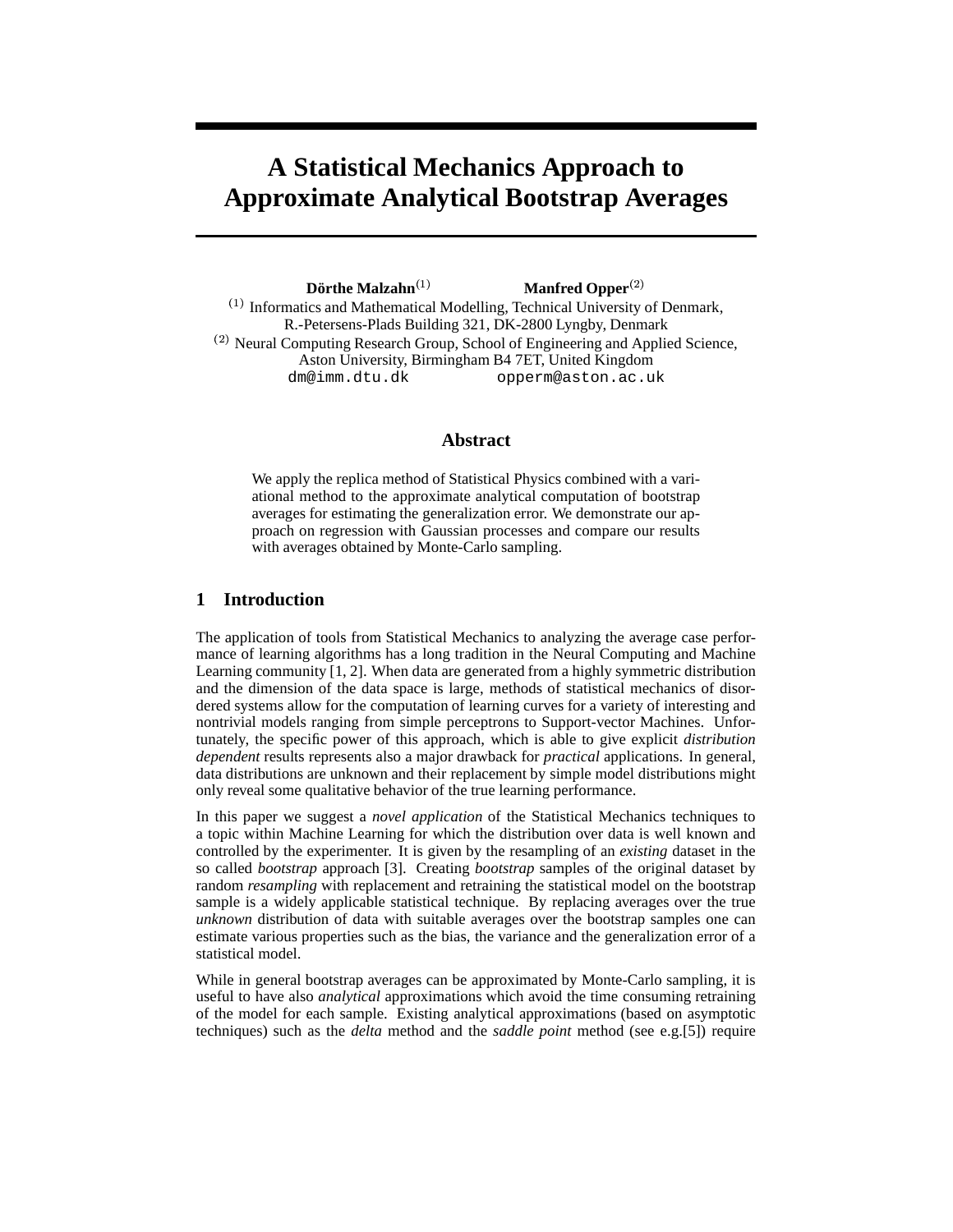usually explicit analytical formulas for the estimators of the parameters for a trained model. These may not be easily obtained for more complex models in Machine Learning. In this paper, we discuss an application of the *replica method* of Statistical Physics [4] which combined with a variational method [6] can produce approximate averages over the random drawings of bootstrap samples. Explicit formulas for parameter estimates are avoided and replaced by the implicit condition that such estimates are expectations with respect to a certain Gibbs distribution to which the methods of Statistical Physics can be well applied. We demonstrate the method for the case of*regression with Gaussian processes (GP)* (which is a kernel method that has gained high popularity in the Machine Learning community in recent years [7]) and compare our analytical results with results obtained by Monte-Carlo sampling.

#### **2 Basic setup and Gibbs distribution**

We will keep the notation in this section fairly general, indicating that most of the theory can be developed for a broader class of models. We assume that a fixed set of data  $D_0 =$  $(z_1, z_2, \ldots, z_N)$  is modeled by a likelihood of the type

$$
P(D|f) \propto \exp\left(-\sum_{j=1}^{N} h(f, z_j)\right) \tag{1}
$$

where the "training error" h is parametrized by a parameter  $f$  (which can be a finite or even infinite dimensional object) which must be estimated from the data. We will later specialize to supervised learning problems where each data point  $z = (x, y)$  consists of an input x (usually a finite dimensional vector) and a real label  $y$ . In this case,  $f$  stands for a function  $f(x)$  which models the outputs, or for the parameters (like the weights of a neural network) which parameterize such functions. We will later apply our approach to the mean square error given by  $\frac{1}{2}$ 

$$
h(f, z_j) = \frac{1}{2\sigma^2} (f(x_j) - y_j)^2.
$$
 (2)

The first basic ingredient of our approach is the assumption that the estimator for the unknown "true" function  $f$  can be represented as the mean with respect to a posterior distribution over all possible  $f$ 's. This avoids the problem of writing down explicit, complicated formulas for estimators. To be precise, we assume that the statistical estimator  $f_{D_0}$  (which is based on the training set  $D_0$  can be represented as the expectation of f with respect to

the measure  
\n
$$
p[f|D_0] = \frac{1}{Z}\mu[f] \exp\left(-\sum_{j=1}^N h(f, z_j)\right)
$$
\nwhich is constructed from a suitable prior distribution  $\mu[f]$  and the likelihood (1). (3)

$$
Z = \int d\mu[f] \, \exp\left(-\sum_{j=1}^{N} h(f, z_j)\right) \tag{4}
$$

denotes a normalizing partition function. Our choice of (3) does not mean that we restrict ourselves to Bayesian estimators. By introducing specific ("temperature" like) parameters in the prior and the likelihood, the measure (3) can be strongly concentrated at its mean such that maximum likelihood/MAP estimators can be included in our framework.

#### **3 Bootstrap averages**

We will explain our analytical approximation to resampling averages for the case of supervised learning problems. If we are interested in, say, estimating the expected error on test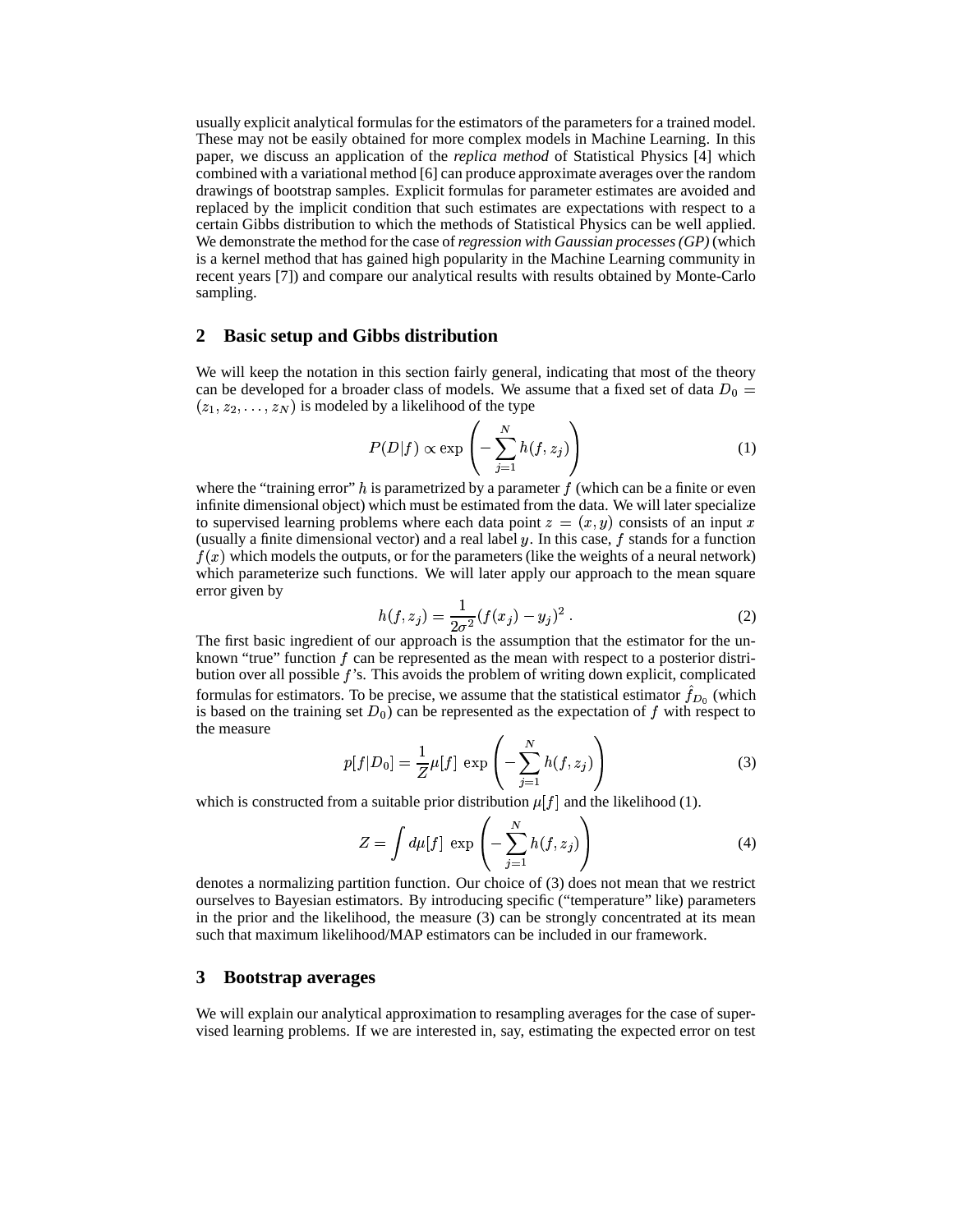points <sup>1</sup> which are not contained in the training set  $D_0$  of size N and if we have no hold out data, we can create artificial data sets  $D$  by resampling (with replacement)  $m$  data from the original set  $D_0$ , where each data point  $z_i \in D_0$  is taken with equal probability  $1/N$ . Hence, some of the  $z_i$ 's will appear several times in the *bootstrap* sample and others not at all. A proxy for the true average test error can be obtained by retraining the model on each bootstrap training set D, calculating the test error only on those points which are *not* contained in D and finally averaging over many sets D. In practice, the case  $m = N$  maybe of main importance, but we will also allow for estimating a lager part of the "learning curve" by allowing for  $m < N$  and  $m > N$ . We will not discuss the statistical properties of such bootstrap estimates and their refinements (such as Efron's .632 estimate) in this paper, but refer the reader to the standard literature [3, 5].

For any given set  $D_0$ , we represent a bootstrap sample D by the vector of "occupation" numbers  $\mathbf{m} = (m_1, \dots, m_N)$  with  $\sum_{i=1}^{N} m_i = m$ .  $m_i$  is the number of times example  $z_i$  appears in the set D. Denoting the expectation over random bootstrap samples by  $E_D$ , Efron's estimator for the bootstrap generalization error is

$$
\varepsilon(m) \doteq \frac{1}{N} \sum_{i=1}^{N} \frac{E_D \left[ \delta_{m_i,0} \left( \hat{f}_D(x_i) - y_i \right)^2 \right]}{E_D \left[ \delta_{m_i,0} \right]}
$$
(5)

where we specialized to the square error for testing. Eq.(5) computes the average bootstrap where we specialized to the square error for testing. Eq.(5) computes the average bootstrap<br>test error at each data point i from  $D_0$ . The Kronecker symbol, defined by  $\delta_{i,j} = 1$  for  $i = j$  and 0 else, guarantees that only realizations of bootstrap training sets D contribute which do not contain the test point. Introducing the abbreviation

$$
\mathcal{L}(f, z_i) = f(x_i) - y_i \tag{6}
$$

and the contract of the contract of the contract of the contract of the contract of the contract of the contract of the contract of the contract of the contract of the contract of the contract of the contract of the contra

(which is a *linear* function of f), and using the definition of the estimator  $\hat{f}_D$  as an average of  $f$ 's over the Gibbs distribution (3), the bootstrap estimate (5) can be rewritten as

$$
\varepsilon(m) = \frac{1}{N} \sum_{i=1}^{N} \frac{1}{E_D \left[\delta_{m_i,0}\right]} E_D \left[ \delta_{m_i,0} \frac{1}{Z^2} \int d\mu[f_1] d\mu[f_2] \mathcal{L}(f_1, z_i) \mathcal{L}(f_2, z_i) \times \exp\left(-\sum_{j=1}^{N} m_j(h(f_1, z_j) + h(f_2, z_j))\right) \right].
$$
 (7)

which involves 2 copies (or *replicas*)  $f_1$  and  $f_2$  of the variable f. More complicated types of test errors which are polynomials or can be approximated by polynomials in  $f<sub>D</sub>$  can be rewritten in a similar way, involving more replicas of the variable  $f$ .

#### **4 Analytical averages using the "replica trick"**

For fixed m, the distribution of  $m_i$ 's is multinomial. It is simpler (and does not make a big difference when  $m$  is sufficiently large) when we work with a Poisson distribution for the size of the set  $D$  with  $m$  as the mean number of data points in the sample. In this case we get the simpler, factorizing joint distribution

$$
P(\mathbf{m}) = \prod_{i=1}^{N} \frac{\mu^{m_i} e^{-\mu}}{m_i!}
$$
 (8)

for the occupation numbers  $m_i$  where  $\mu = m/N$ . With Eq. (8) follows  $E_D[\delta_{m_i,0}] = e^{-\mu}$ .

<sup>&</sup>lt;sup>1</sup>The average is over the unknown distribution of training data sets.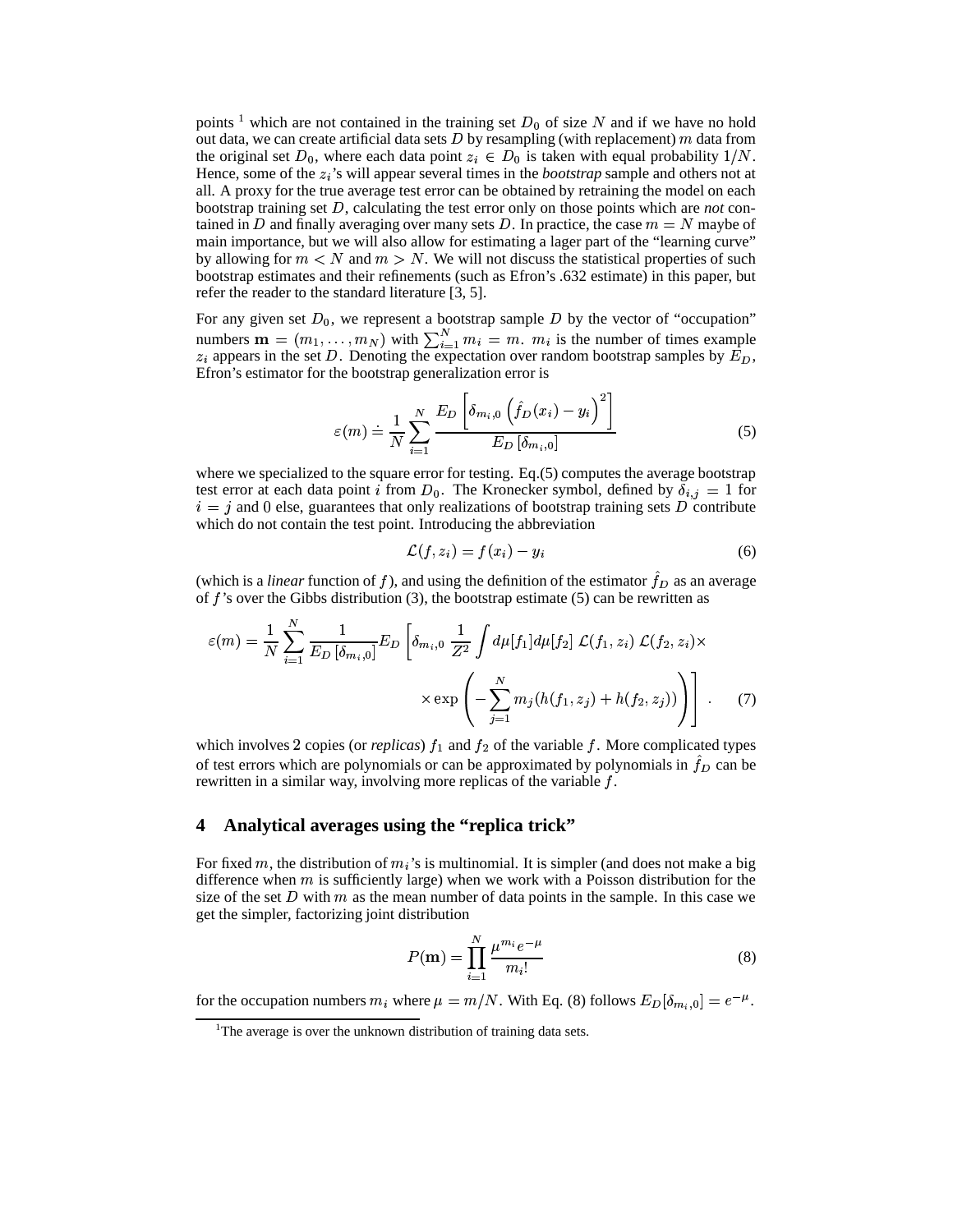To enable the analytical average over the vector  $\bf{m}$  (which is the "quenched disorder" in the language of Statistical Physics) it is necessary to introduce the auxiliary quantity

$$
\varepsilon_n(m) \doteq \frac{1}{e^{-m/N}N} \sum_{i=1}^N E_D \left[ \delta_{m_i,0} Z^{n-2} \int d\mu[f_1] d\mu[f_2] \mathcal{L}(f_1, z_i) \mathcal{L}(f_2, z_i) \times \exp \left( -\sum_{j=1}^N m_j(h(f_1, z_j) + h(f_2, z_j)) \right) \right]
$$
(9)

for *n* real, which allows to write  $\varepsilon(m) = \lim_{n \to 0} \varepsilon_n(m)$ . The advantage of this definition is that for *integers*  $n > 2$ ,  $\varepsilon_n(m)$  can be represented in terms of *n replicas* of the original variable f for which an explicit average over  $m_i$ 's is possible. At the end of all calculations an analytical continuation to arbitrary real n and the limit  $n \to 0$  must be performed. Using the definition of the partition function (4), we get for integer  $n > 2$ 

$$
\varepsilon_n(m) = \frac{1}{e^{-m/N}N} \sum_{i=1}^N E_D \left[ \delta_{m_i,0} \int \prod_{a=1}^n d\mu[f_a] \mathcal{L}(f_1, z_i) \mathcal{L}(f_2, z_i) \times \exp\left(-\sum_{j=1}^N m_j \sum_{a=1}^n h(f_a, z_j)\right) \right].
$$
 (10)

Exchanging the expectation over datasets with the expectation over  $f$ 's and using the explicit form of the distribution (8) we obtain

$$
\varepsilon_n(m) = \Xi_n \frac{1}{e^{-m/N}N} \sum_{i=1}^N \left\langle \exp\left[-\frac{m}{N} \prod_{a=1}^n e^{-h(f_a, z_i)}\right] \mathcal{L}(f_1, z_i) \mathcal{L}(f_2, z_i) \right\rangle \tag{11}
$$

where the brackets  $\langle \ldots \rangle$  denote an average with respect to a Gibbs measure for replicas which is given by

$$
p_n(f_1, ..., f_n) = \frac{1}{\Xi_n} \prod_{a=1}^n \mu[f_a] \, \exp[-H_n]
$$
 (12)

where

$$
H_n = m - \frac{m}{N} \sum_{j=1}^{N} \prod_{a=1}^{n} e^{-h(f_a, z_j)}
$$
(13)

and where the partition function  $\Xi_n$  has been introduced for convenience to normalize the measure for  $n \neq 0$ . In most nontrivial cases, averages with respect to the measure (12) can not be calculated exactly. Hence, we have to apply a sensible approximation. Our idea is to use techniques which have been frequently applied to probabilistic models [10] such as the variational approximation, the mean field approximation and the TAP approach. In this paper, we restrict ourself to a variational Gaussian approximation. More advanced approximations will be given elsewhere.

#### **5 Variational approximation**

A method, frequently used in Statistical Physics which has also attracted considerable interest in the Machine Learning community, is the *variational approximation* [8]. Its goal is to replace an intractable distribution like (12) by a different, sufficiently close distribution from a *tractable class* which we will write in the form

$$
p_n^0 \propto \prod_{a=1}^n \mu[f_a] \, \exp[-H_n^0]. \tag{14}
$$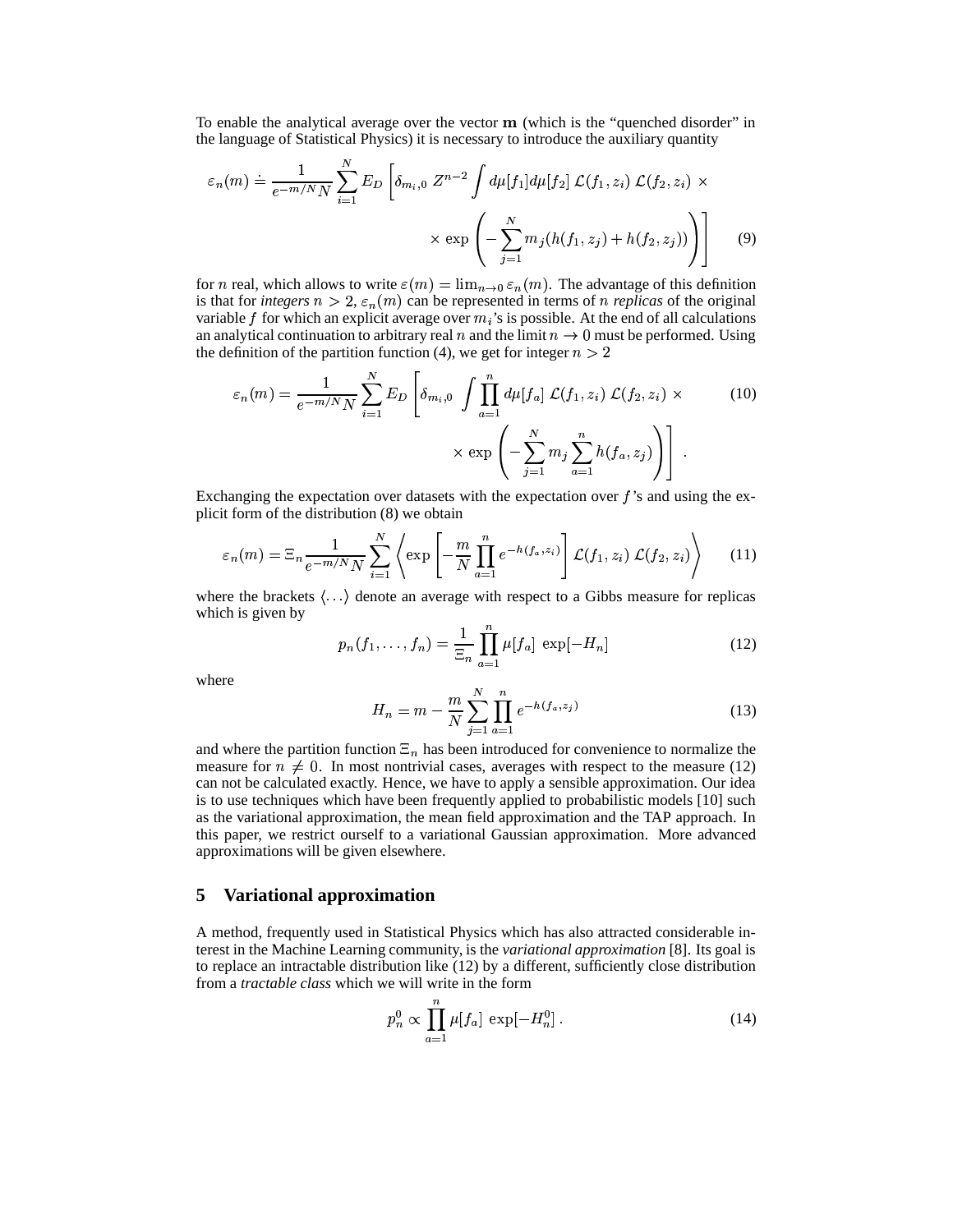$p_n^0$  will be used in (11) instead of  $p_n$  to approximate the average.  $H_n^0$  will be chosen (see<br>e.g. [10]) to minimize the relative entropy between  $p_n^0$  and  $p_n$  resulting in a minimization  $\frac{0}{n}$  and  $p_n$  resulting in a minimization of the *variational free energy*

$$
\mathcal{F}_n \doteq -\ln \int \prod_{a=1}^n d\mu[f_a] \exp[-H_n^0] + \langle H_n - H_n^0 \rangle_0 \tag{15}
$$

being an upper bound to the true free energy  $-\ln \Xi_n$  for any integer n. The brackets  $\langle \ldots \rangle_0$ denote averages with respect to the variational distribution (14).

For our application to Gaussian process models, we will now specialize to Gaussian priors For our application to Gaussian process models, w<br>  $\mu[f]$ . For  $H_n^0$ , we choose the quadratic expression

$$
H_n^0 = \frac{1}{N} \sum_{j=1}^N \left( \frac{1}{2} \sum_{a,b=1}^n \hat{q}_{ab}(x_j) f_a(x_j) f_b(x_j) + \sum_{a=1}^n \hat{r}_a(x_j) f_a(x_j) \right) \tag{16}
$$

as a suitable trial Hamiltonian, leading to a Gaussian distribution (14). The functions  $\hat{q}_{ab}(x_j)$  and  $\hat{r}_a(x_j)$  are the variational parameters to be optimized. To continue the variational solutions to arbitrary real  $n$ , we assume that the optimal parameters should be replica symmetric, i.e. we set  $\hat{r}_a(x_j) = \hat{r}(x_j)$  as well as  $\hat{q}_{ab}(x_j) = \hat{q}(x_j)$  for  $a \neq b$  and  $\hat{q}_{aa}(x_j) = \hat{q}_0(x_j)$ . The variational free energy can then be expressed by the local moments ("order parameters" in the language of Statistical Physics)  $R(x_j)$  =  $\langle f_a(x_i) \rangle_0, V(x_i, x_j) = \langle f_a(x_i) f_b(x_i) \rangle_0 - \langle f_a(x_i) \rangle_0 \langle f_b(x_i) \rangle_0$  for  $a \neq b$  and  $C(x_i, x_j) =$  $\sum_{n=0}^{\infty}$  in the language<br> $\sum_{n=0}^{\infty}$   $(f_a(x_i))_0 \langle f_b(x_i) \rangle$  $\langle f_a(x_l) f_a(x_i) \rangle_0 - \langle f_a(x_l) f_b(x_i) \rangle_0$  which have the same replica symmetric structure. Since  $(x_l, x_j) = \langle f_a(x_l) \rangle$ each of the  $n \times n$  matrices (such as  $\hat{q}_{ab}$ ) are assumed to have only two types of entries, it is possible to obtain variational equations which contain the number  $n$  of replicas as a simple parameter for which the limit  $n \to 0$  can be explicitly performed (see appendix). In this limit, the limiting order parameters  $R(x_i)$ ,  $V(x_i, x_i)$  are found to have simple interpretations as the (approximate) mean and variance of the predictor  $f_D(x_i)$  with respect to the average over bootstrap data sets while  $C(x_i, x_j)$  becomes the (approximate) bootstrap averaged posterior covariance.

#### **6 Explicit results for regression with Gaussian processes**

We consider a GP model for regression with training energy given by Eq. (2). In this case, the prior measure  $\mu[f]$  can be simply represented by an N dimensional Gaussian case, the prior measure  $\mu[f]$  can be simply represented by an N dimensional Gaussian distribution for the vector  $(f(x_1),..., f(x_N))$  having zero mean and covariance matrix  $K(x_i, x_j)$ , where  $K(x, y)$  is the covariance *kernel* of the GP.

 $\mathbf{A}(x_i, x_j)$ , where  $\mathbf{A}(x, y)$  is the covariance *kernet* of the GP.<br>Using the limiting (for  $n \to 0$ ) values of order parameters, and by approximating  $p_n$  by  $p_n^0$ in Eq.(11), the explicit result for the bootstrap mean square generalization error is found to be  $\mathcal{L}(\mathcal{L})$ 

$$
\varepsilon(m) = \frac{1}{e^{-\mu}N} \sum_{i=1}^{N} [(R(x_i) - y_i)^2 + V(x_i, x_i)] \sum_{k=0}^{\infty} \frac{(-\mu)^k}{k!} \frac{1}{(1 + kC(x_i, x_i)/\sigma^2)^2} \,. \tag{17}
$$

The entire analysis can be repeated for testing (keeping the training energy fixed) with a general loss function of the type  $g(f_D(x_i) - y)$ . The result is

$$
\varepsilon^{(g)}(m) = \frac{1}{e^{-\mu}N} E_D \left[ \sum_{i=1}^N \delta_{m_i,0} g(\hat{f}_D(x_i) - y_i) \right]
$$
\n
$$
= \frac{1}{e^{-\mu}N} \sum_{i=1}^N \int \frac{dv \, e^{-v^2/2}}{\sqrt{2\pi}} \sum_{k=0}^\infty \frac{(-\mu)^k}{k!} g\left( \frac{R(x_i) - y_i + v\sqrt{V(x_i, x_i)}}{1 + kC(x_i, x_i)/\sigma^2} \right).
$$
\n(18)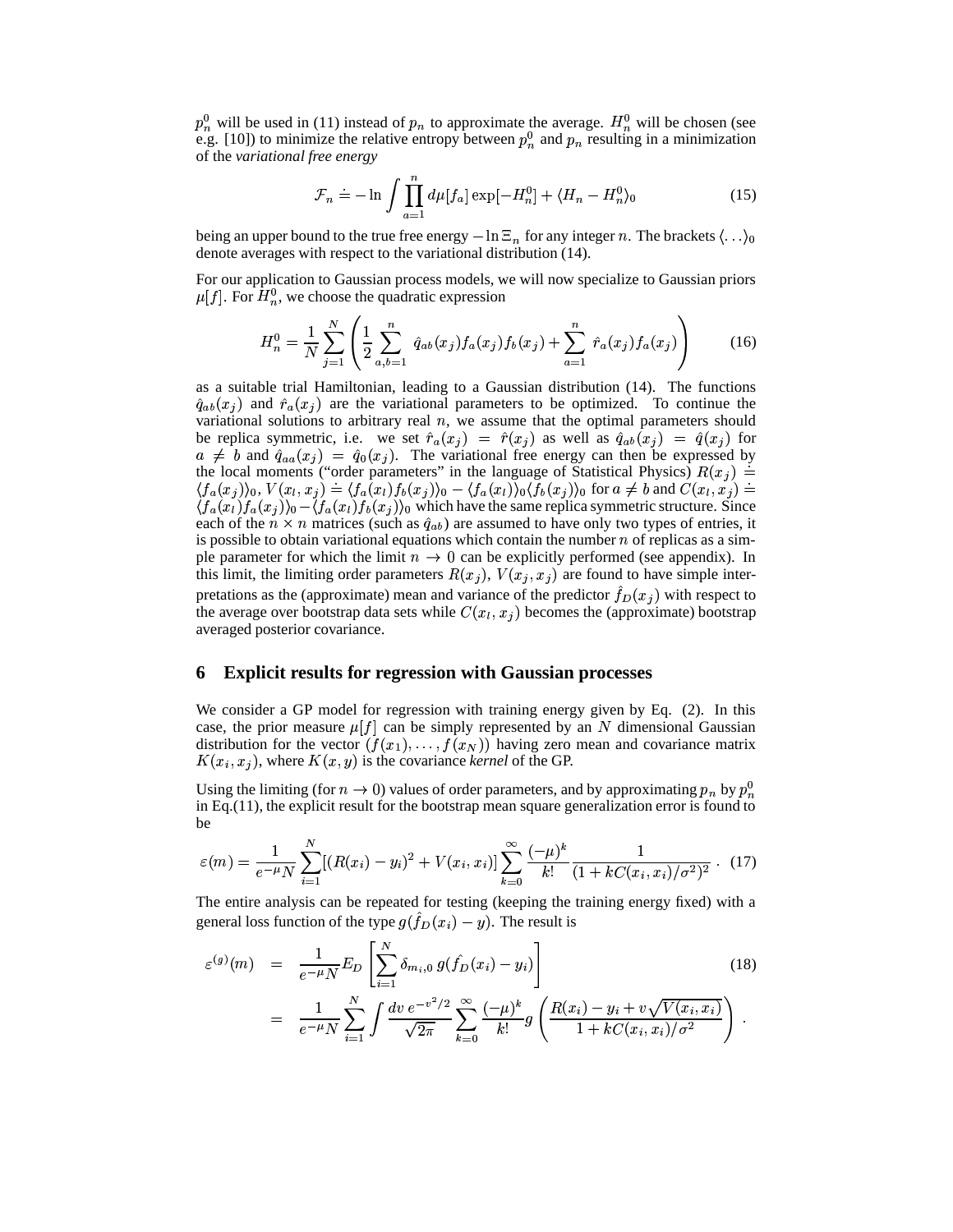

Figure 1: Average bootstrapped generalization error on Abalone data using square error loss (left) and epsilon insensitive loss (right). Simulation (circles) and theory (lines) based on the same data set  $D_0$  with  $N = 1000$  data points. The GP model uses an RBF kernel on the same data set  $D_0$  with  $N = 1000$  data points. The GP model uses an RBF kernel  $K(x, x') = \exp(-||x - x'||^2/2l^2)$  with  $l^2 = 5$  on whitened inputs. For the data noise we set  $\sigma^2 = 0.1$ .

We have applied our theory to the *Abalone data set* [11] where we have computed the approximate bootstrapped generalization errors for the square error loss and the so-called *-insensitive loss* which is defined by

$$
g(\delta) = \begin{cases} 0 & \text{if } |\delta| \in [0, (1-\beta)\epsilon] \\ \frac{(|\delta| - (1-\beta)\epsilon)^2}{4\beta \epsilon} & \text{if } |\delta| \in [(1-\beta)\epsilon, (1+\beta)\epsilon] \\ |\delta| - \epsilon & \text{if } |\delta| \in [(1+\beta)\epsilon, \infty] \end{cases}
$$
(19)

with  $\delta := \hat{f}_D(x_i) - y_i$ . We have We have set  $\beta = 0.9$  and  $\epsilon = 0.1$ . The bootstrap average from our theory is obtained from Eq.(18). Figure 1 shows the generalization error measured by the square error loss (Eq.(17), left panel) as well as the one measured by the  $\epsilon$ -insensitive loss (right panel). Our theory (line) is compared with simulations (circles) which were based on Monte-Carlo sampling averages that were computed using the same data set  $D_0$  having  $N = 1000$ . The Monte-Carlo training sets D of size  $m$  are obtained by sampling from  $D_0$  with replacement. We find a good agreement between theory and simulations in the region were  $m < N$ . When we oversample the data set  $m > N$ , however, the agreement is not so good and corrections to our variational Gaussian approximation would be required. Figure 2 shows the bootstrap average of the posterior variance  $\frac{1}{N}\sum_{i=1}^{N}C(x_i, x_i)$  over the whole data set  $D_0$ ,  $N = 1000$ , and compares our theory (line) with simulations (circles) which were based on Monte-Carlo sampling averages. The overall approximation looks better than for the bootstrap generalization error.

Finally, it is important to note that all displayed theoretical learning curves have been obtained computationally much faster than their respective simulated learning curves.

# **7 Outlook**

The replica approach to bootstrap averages can be extended in a variety of different directions. Besides the average generalization error, one can compute its bootstrap *sample fluctuations* by introducing more complicated replica expressions. It is also straightforward to apply the approach to more complex problems in supervised learning which are related to Gaussian processes, such as GP classifiers or Support-vector Machines. Since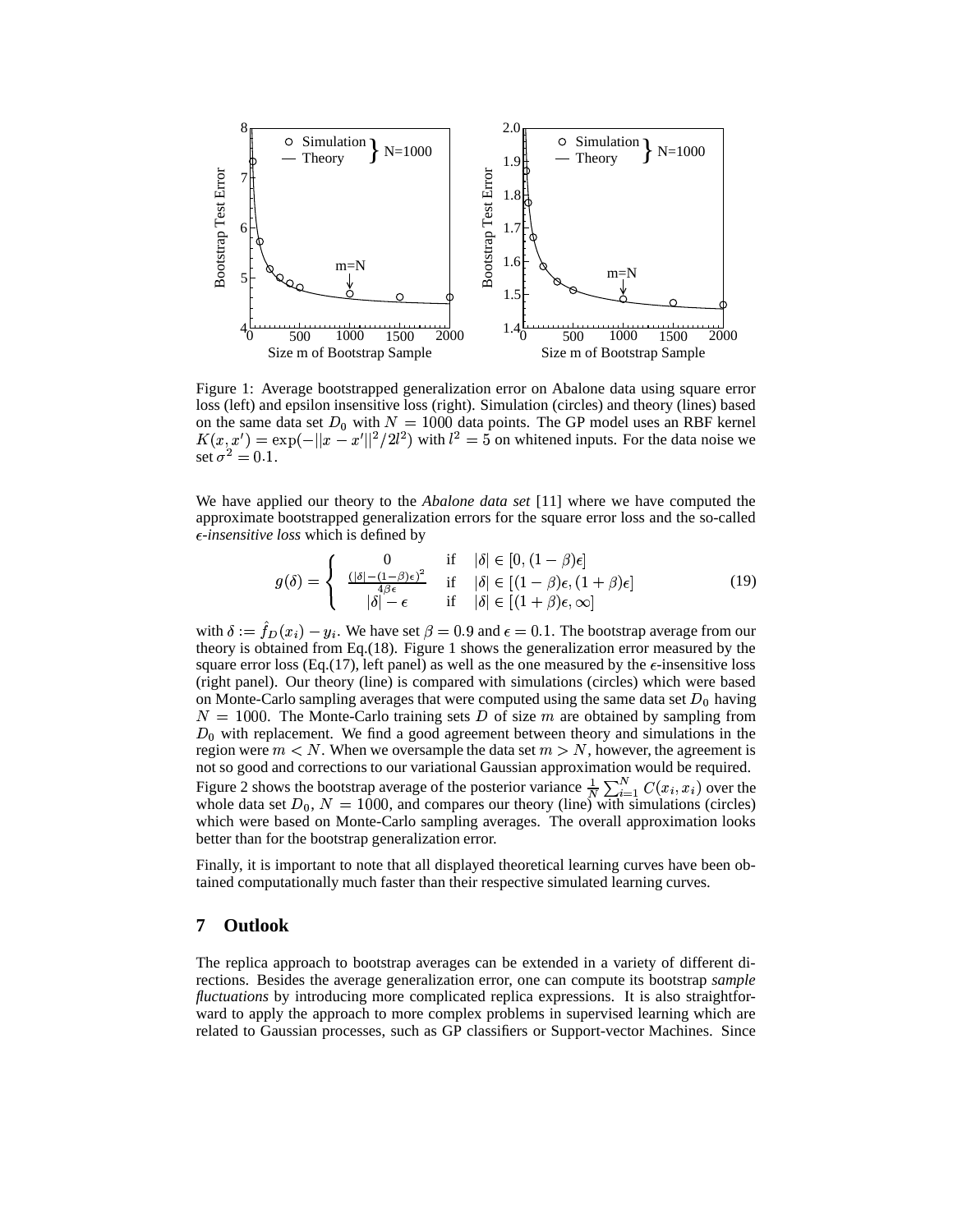

Figure 2: Bootstrap averaged posterior variance for Abalone data. Simulation (circles) and theory (line) based on the same data set  $D_0$  with  $N = 1000$  data points.

our method requires the solution of a set of variational equations of the size of the original training set, we can expect that its computational complexity should be similar to the one needed for making the actual predictions with the basic model. This will also apply to the problem of very large datasets, where one may use a variety of well known *sparse approximations* (see e.g. [9] and references therein). It will also be important to assess the quality of the approximation introduced by the variational method and compare it to alternative approximation techniques in the computation of the replica average (11), such as the mean field method and its more complex generalizations (see e.g. [10]).

#### **Acknowledgement**

We would like to thank Lars Kai Hansen for stimulating discussions. DM thanks the Copenhagen Image and Signal Processing Graduate School for financial support.

## **Appendix: Variational equations**

For reference, we will give the explicit form of the equations for variational and order parameters in the limit  $n \to 0$ . The derivations will be given elsewhere. We obtain

$$
R(x_i) = -\frac{1}{N} \sum_{j=1}^{N} C(x_i, x_j) \hat{r}(x_j)
$$
 (20)

$$
V(x_i, x_k) = -\frac{1}{N} \sum_{j=1}^{N} C(x_i, x_j) C(x_k, x_j) \hat{q}(x_j)
$$
 (21)

where the matrix  $C(x_i, x_j)$  is given by

$$
C = (K^{-1} + u)^{-1}
$$
 (22)

where  $K_{ij} = K(x_i, x_j)$  is the kernel matrix. Finally  $u_{ij} = \frac{1}{N} \delta_{ij} (\hat{q}_0(x_i) - \hat{q}(x_i))$ .  $\hat{q}(x_i)).$ 

The order parameter equations Eqs.(20-22) must be solved together with the variational equations which are given by

$$
\Delta \hat{q}(x_i) = \frac{m}{(\sigma^2 + C(x_i, x_i))}
$$
\n(23)